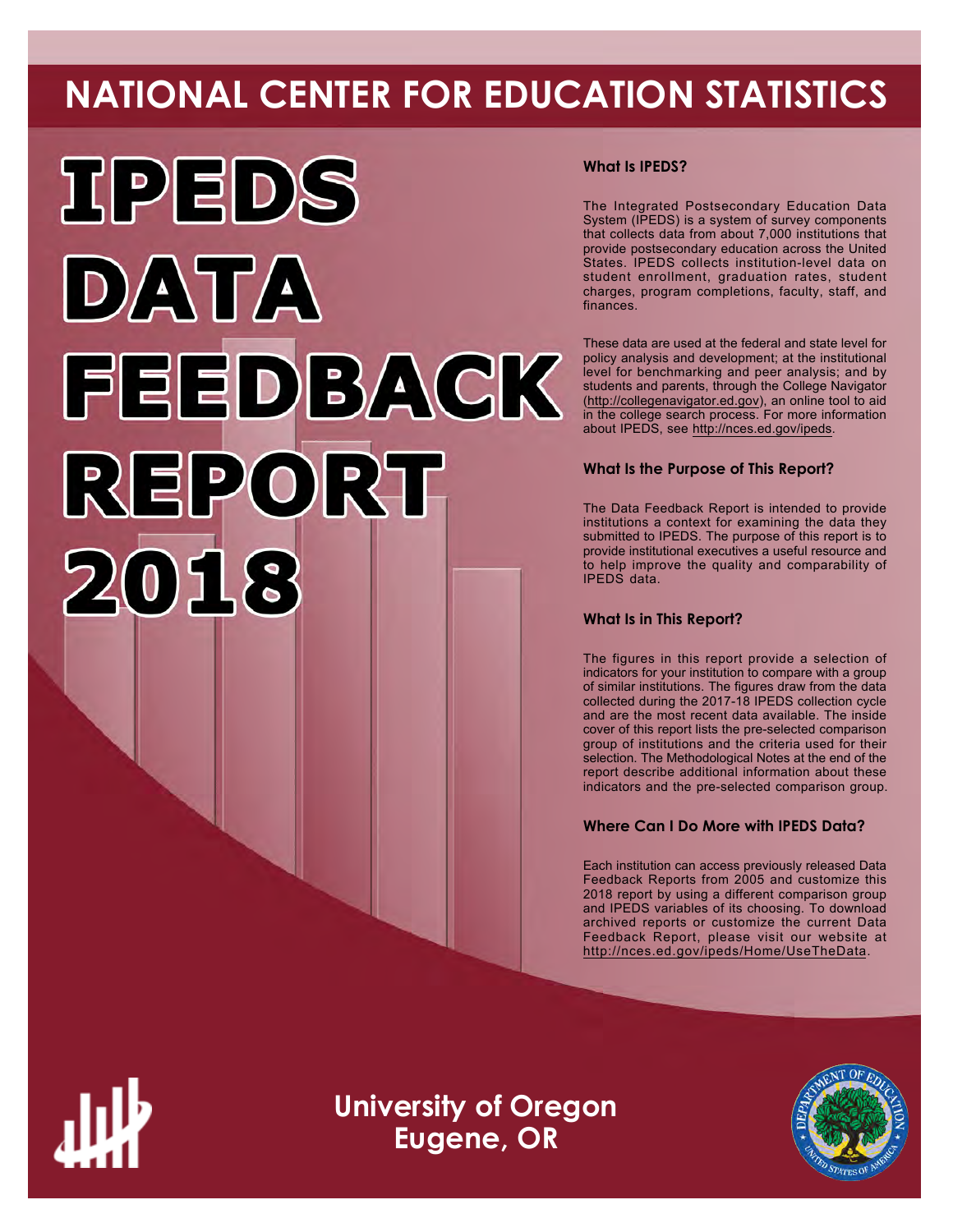# **COMPARISON GROUP**

Comparison group data are included to provide a context for interpreting your institution's statistics. If your institution did not define a custom comparison group for this report by July 13, 2018 NCES selected a comparison group for you. (In this case, the characteristics used to define the comparison group appears below.) The Customize Data Feedback Report functionality on the IPEDS Data Center at this provided link [\(http://nces.ed.gov/ipeds/datacenter/\)](http://nces.ed.gov/ipeds/datacenter/) can be used to reproduce the figures in this report using different peer groups.

The custom comparison group chosen by University of Oregon includes the following 8 institutions:

Indiana University-Bloomington (Richmond, IN)

- University of California-Santa Barbara (Santa Barbara, CA)
- University of Colorado Boulder (Boulder, CO)
- University of Iowa (Iowa City, IA)
- University of Michigan-Ann Arbor (Ann Arbor, MI)
- University of North Carolina at Chapel Hill (Chapel Hill, NC)
- University of Virginia-Main Campus (Charlottesville, VA)
- University of Washington-Seattle Campus (Seattle, WA)

# **The figures in this report have been organized and ordered into the following topic areas:**

| 1) Admissions (only for non-open-admissions schools) | Fig. 1 and 2                               | Pg.3              |
|------------------------------------------------------|--------------------------------------------|-------------------|
| 2) Student Enrollment                                | Fig. 3 and 4                               | Pq. 3 and 4       |
| 3) Awards                                            | Fig. 5                                     | Pg. 4             |
| 4) Charges and Net Price                             | Fig. 6 and 7                               | Pg.4              |
| 5) Student Financial Aid                             | Fig. 8, 9, 10 and 11                       | Pg. 5             |
| 6) Military Benefits*                                | [No charts applicable]                     |                   |
| 7) Retention and Graduation Rates                    | Fig. 12, 13, 14, 15, 16, 17, 18, 19 and 20 | Pg. 6, 7, 8 and 9 |
| 8) Finance                                           | Fig. 21 and 22                             | Pg. 10            |
| 9) Staff                                             | Fig. 23 and 24                             | Pg. 10            |
| 10) Libraries                                        | Fig. 25 and 26                             | Pg. 11            |

\*These figures only appear in customized Data Feedback Reports (DFR), which are available through Use the Data portal on the IPEDS website.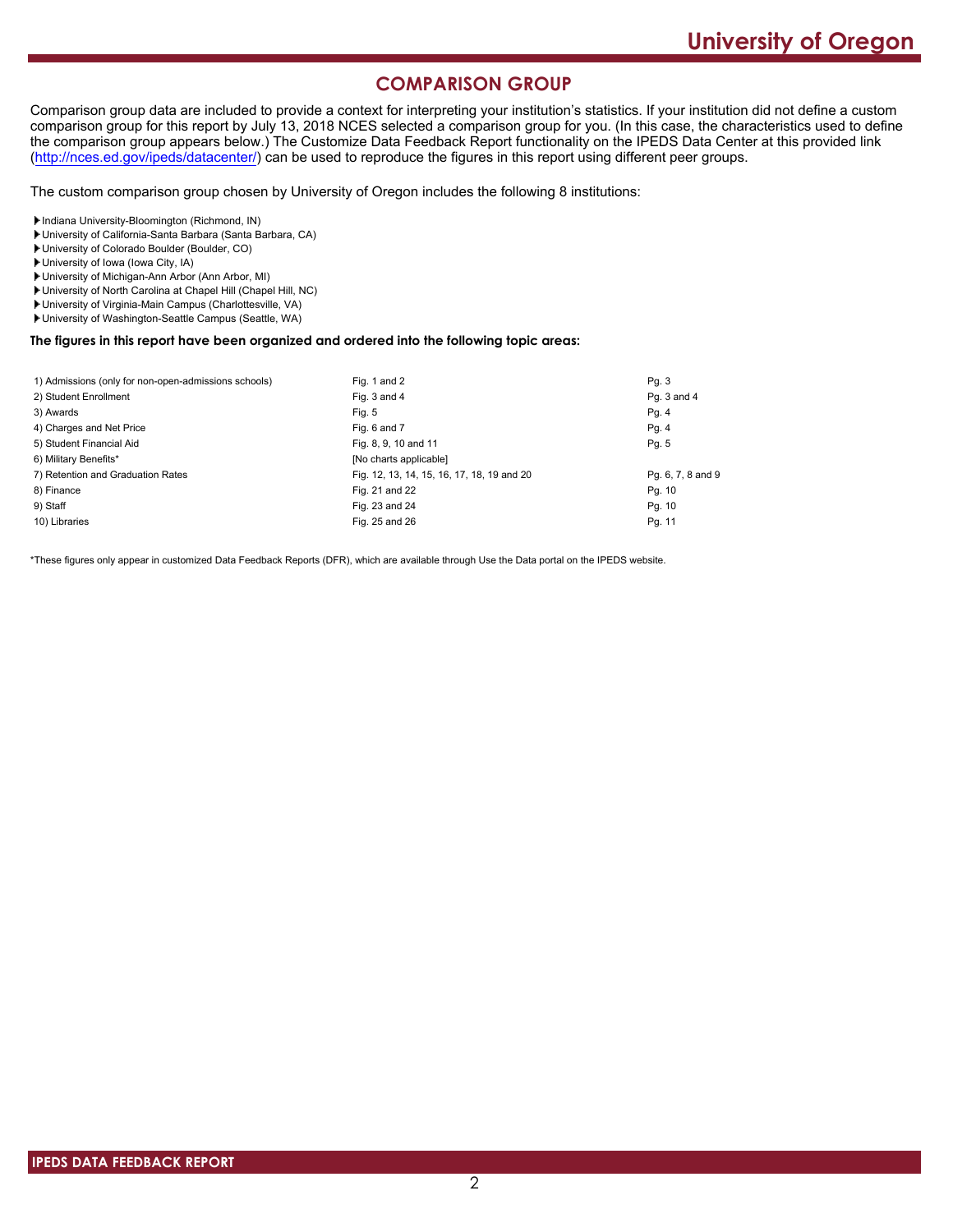**Figure 1. Number of first-time undergraduate students who applied, were admitted, and enrolled full and part time: Fall 2017**

**Figure 2. Percent of first-time undergraduate applicants admitted, and percent of admissions enrolled, by full- and part-time status: Fall 2017**



admission policy, and apply to first-time, degree/certificate-seeking undergraduate students only. For details, see the Methodological Notes. N is the number of institutions in the comparison group.

SOURCE: U.S. Department of Education, National Center for Education Statistics, Integrated Postsecondary Education Data System (IPEDS): Winter 2017-18, Admissions component.



NOTE: Admissions data are presented only for institutions that do not have an open admission policy, and apply to first-time, degree/certificate-seeking undergraduate students only. For details, see the Methodological Notes. Median values for the comparison group will not add to 100%. See "Use of Median Values for Comparison Group" for how median values are determined. N is the number of institutions in the comparison group.

SOURCE: U.S. Department of Education, National Center for Education Statistics, Integrated Postsecondary Education Data System (IPEDS): Winter 2017-18, Admissions component.

## **Figure 3. Percent of all students enrolled, by race/ethnicity, and percent of students who are women: Fall 2017**



#### **The Your institution** Comparison Group Median (N=8)

NOTE: For more information about disaggregation of data by race and ethnicity, see the Methodological Notes. Median values for the comparison group will not add to 100%. See "Use of Median Values for Comparison Group" for how median values are determined. N is the number of institutions in the comparison group.

SOURCE: U.S. Department of Education, National Center for Education Statistics, Integrated Postsecondary Education Data System (IPEDS): Spring 2018, Fall Enrollment component.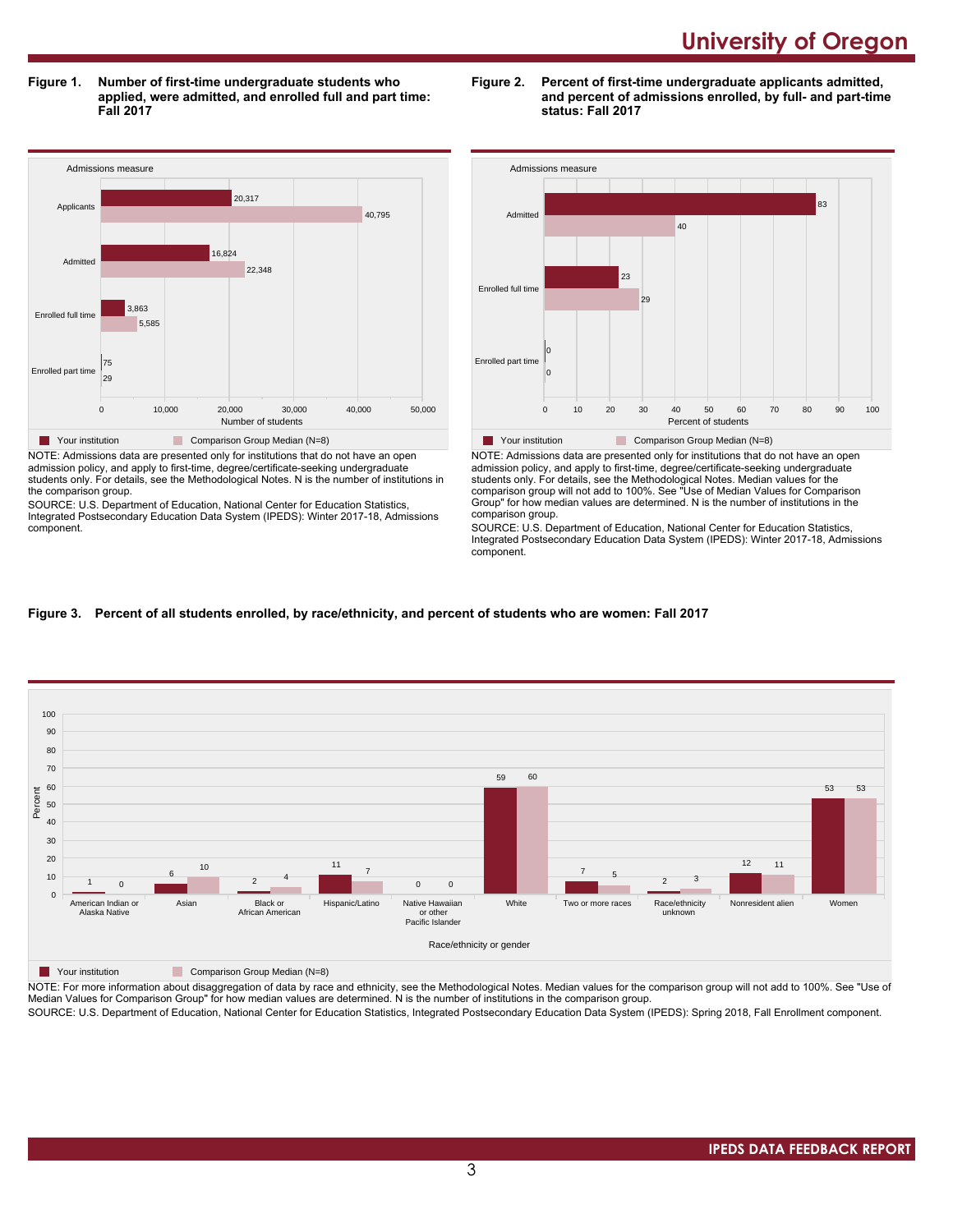**Figure 4. Unduplicated 12-month headcount of all students and of undergraduate students (2016-17), total FTE enrollment (2016-17), and full- and part-time fall enrollment (Fall 2017)**



NOTE: For details on calculating full-time equivalent (FTE) enrollment, see Calculating FTE in the Methodological Notes. Total headcount, FTE, and full- and part-time fall enrollment include both undergraduate and postbaccalaureate students, when applicable. N is the number of institutions in the comparison group.

SOURCE: U.S. Department of Education, National Center for Education Statistics, Integrated Postsecondary Education Data System (IPEDS): Fall 2017, 12-month Enrollment component and Spring 2018, Fall Enrollment component.

#### **Figure 6. Academic year tuition and required fees for full-time, first-time degree/certificate-seeking undergraduates: 2014-15 to 2017-18**



NOTE: The tuition and required fees shown here are the lowest reported from the categories of in-district, in-state, and out-of-state. N is the number of institutions in the comparison group.

SOURCE: U.S. Department of Education, National Center for Education Statistics, Integrated Postsecondary Education Data System (IPEDS): Fall 2017, Institutional Characteristics component.

**Figure 5. Number of degrees awarded, by level: 2016-17**



NOTE: For additional information about postbaccalaureate degree levels, see the Methodology Notes. N is the number of institutions in the comparison group. SOURCE: U.S. Department of Education, National Center for Education Statistics, Integrated Postsecondary Education Data System (IPEDS): Fall 2017, Completions component.

#### **Figure 7. Average net price of attendance for full-time, first-time degree/certificate-seeking undergraduate students, who were awarded grant or scholarship aid: 2014-15 to 2016- 17**



NOTE: Average net price is for full-time, first-time degree/certificate-seeking undergraduate students and is generated by subtracting the average amount of federal, state/local government, and institutional grant and scholarship awarded aid from the total cost of attendance. Total cost of attendance is the sum of published tuition and required fees, books and supplies, and the average room and board and other expenses. For details, see the Methodological Notes. N is the number of institutions in the comparison group.

SOURCE: U.S. Department of Education, National Center for Education Statistics, Integrated Postsecondary Education Data System (IPEDS): Fall 2017, Institutional Characteristics component and Winter 2017-18, Student Financial Aid component.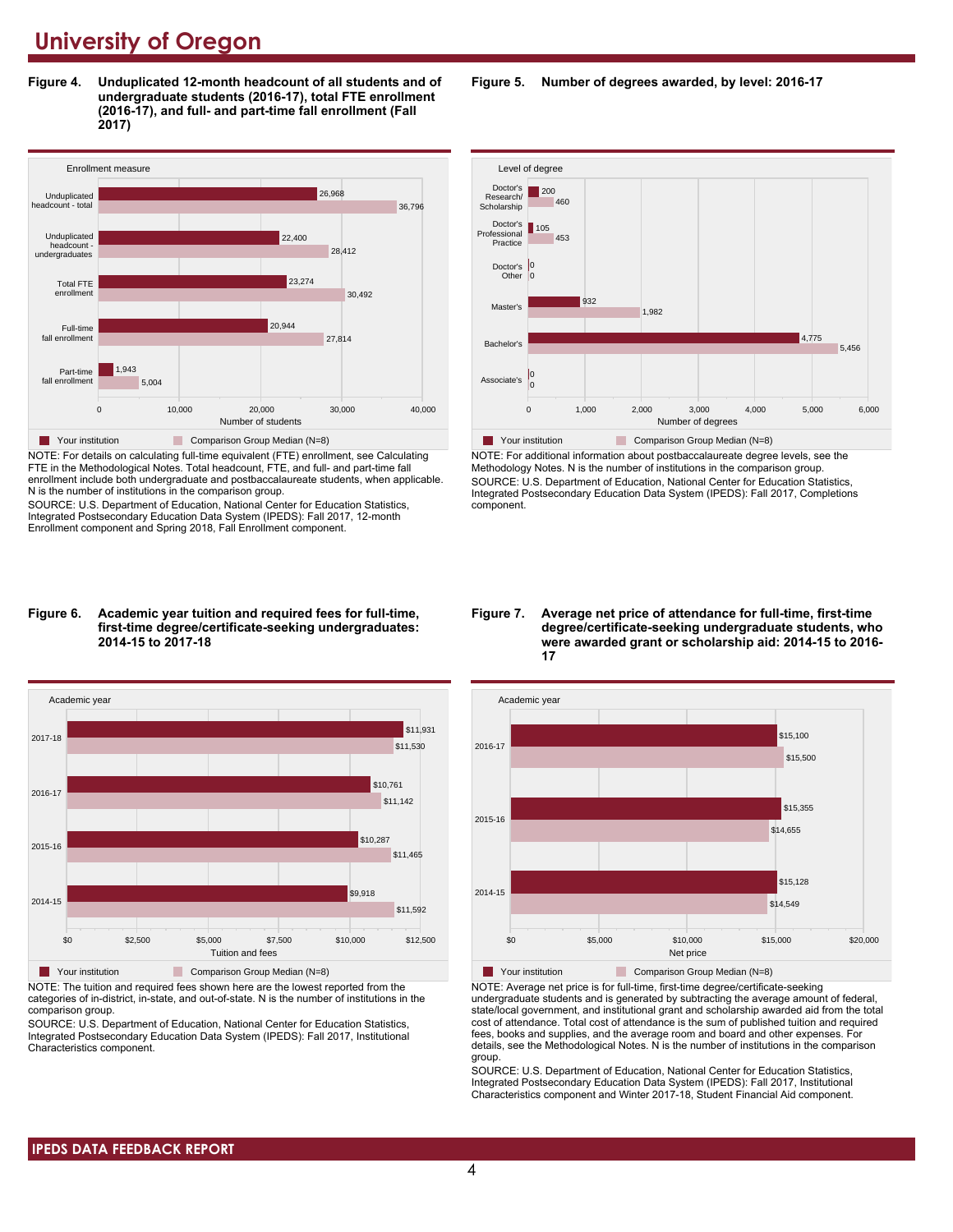**Figure 8. Percent of full-time, first-time degree/certificate-seeking undergraduate students who were awarded grant or scholarship aid from the federal government, state/local government, or the institution, or loans, by type of aid: 2016-17**



NOTE: Any grant aid above includes grant or scholarship aid awarded from the federal government, state/local government, or the institution. Federal grants includes Pell grants and other federal grants. Any loans includes federal loans and other loans awarded to students. For details on how students are counted for financial aid reporting, see Cohort Determination in the Methodological Notes. N is the number of institutions in the comparison group.

SOURCE: U.S. Department of Education, National Center for Education Statistics, Integrated Postsecondary Education Data System (IPEDS): Winter 2017-18, Student Financial Aid component.

#### **Figure 10. Percent of all undergraduates awarded aid, by type of aid: 2016-17**



NOTE: Any grant aid above includes grant or scholarship aid awarded from the federal government, state/local government, the institution, or other sources. Federal loans includes only federal loans awarded to students. N is the number of institutions in the comparison group.

SOURCE: U.S. Department of Education, National Center for Education Statistics, Integrated Postsecondary Education Data System (IPEDS): Winter 2017-18, Student Financial Aid component.





NOTE: Any grant aid above includes grant or scholarship aid awarded from the federal government, state/local government, or the institution. Federal grants includes Pell grants and other federal grants. Any loans includes federal loans and other loans awarded to students. Average amounts of aid were calculated by dividing the total aid awarded by the total number of recipients in each institution. N is the number of institutions in the comparison group.

SOURCE: U.S. Department of Education, National Center for Education Statistics, Integrated Postsecondary Education Data System (IPEDS): Winter 2017-18, Student Financial Aid component.





NOTE: Any grant aid above includes grant or scholarship aid from the federal government, state/local government, the institution, or other sources. Federal loans includes federal loans to students. Average amounts of aid were calculated by dividing the total aid awarded by the total number of recipients in each institution. N is the number of institutions in the comparison group.

SOURCE: U.S. Department of Education, National Center for Education Statistics, Integrated Postsecondary Education Data System (IPEDS): Winter 2017-18, Student Financial Aid component.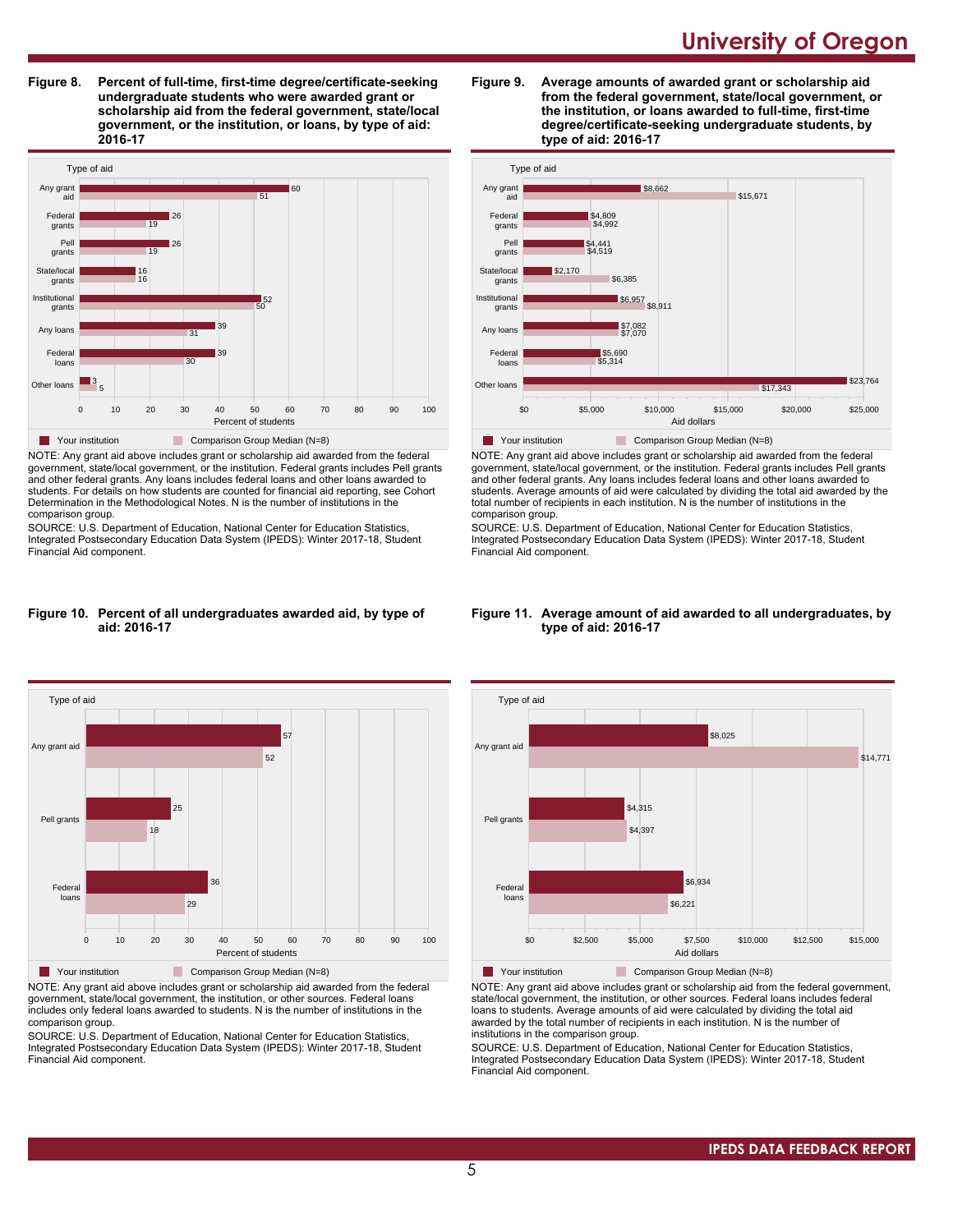**Figure 12. Retention rates of first-time bachelor's degree seeking students, by attendance level: Fall 2016 cohort**



NOTE: Retention rates are measured from the fall of first enrollment to the following fall. Academic reporting institutions report retention data as of the institution's official fall reporting date or as of October 15, 2016. Program reporters determine the cohort with enrollment any time between August 1-October 31, 2016 and retention based on August 1, 2017. Four-year institutions report retention rates for students seeking a bachelor's degree. For more details, see the Methodological Notes. N is the number of institutions in the comparison group.

SOURCE: U.S. Department of Education, National Center for Education Statistics, Integrated Postsecondary Education Data System (IPEDS): Spring 2018, Fall Enrollment component.



**Figure 13. Graduation and transfer-out rates of full-time, first-time**

**degree/certificate-seeking undergraduates within 150% of normal time to program completion: 2011 cohort**

**Table Your institution Comparison Group Median** 

NOTE: Graduation rate cohort includes all full-time, first-time degree/certificate-seeking undergraduate students. Graduation and transfer-out rates are the Student Right-to-Know rates. Only institutions with mission to prepare students to transfer are required to report transfer out. For more details, see the Methodological Notes. N is the number of institutions in the comparison group.

0 10 20 30 40 50 60 70 80 90 100 Percent

SOURCE: U.S. Department of Education, National Center for Education Statistics, Integrated Postsecondary Education Data System (IPEDS): Winter 2017-18, Graduation Rates component.





**The Your institution Comparison Group Median (N=8)** 

NOTE: For more information about disaggregation of data by race and ethnicity, see the Methodological Notes. The graduation rates are the Student Right-to-Know (SRK) rates. Median values for the comparison group will not add to 100%. N is the number of institutions in the comparison group. SOURCE: U.S. Department of Education, National Center for Education Statistics, Integrated Postsecondary Education Data System (IPEDS): Winter 2017-18, Graduation Rates

component.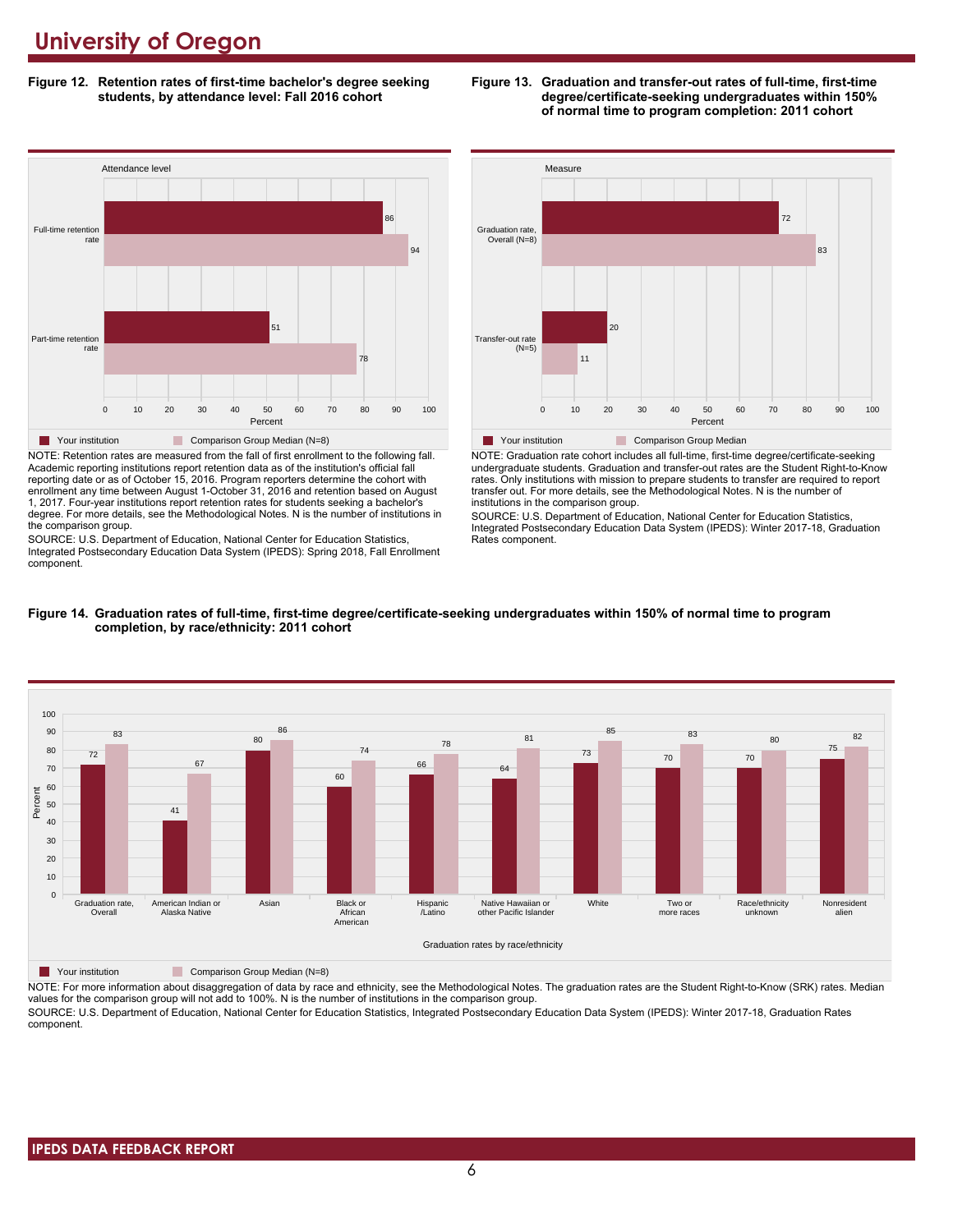**Figure 15. Graduation rates of full-time, first-time degree/certificateseeking undergraduates within 150% of normal time to program completion, by financial aid recipients: 2011 cohort**

**Figure 16. Bachelor's degree graduation rates of full-time, first-time degree/certificate-seeking undergraduates within 4 years, 6 years, and 8 years: 2009 cohort**



NOTE: Graduation rate cohort includes all full-time, first-time degree/certificate-seeking undergraduate students. Data were collected on those students, who at entry of the cohort, were awarded a Pell Grant and students who were awarded a Subsidized Stafford loan, but did not receive a Pell Grant. Graduation rates are the Student Right-to-Know rates. Only institutions with mission to prepare students to transfer are required to report transfer out. For more details, see the Methodological Notes. N is the number of institutions in the comparison group.

SOURCE: U.S. Department of Education, National Center for Education Statistics, Integrated Postsecondary Education Data System (IPEDS): Winter 2017-18, Graduation Rates component.



NOTE: The 4-, 6-, and 8-year graduation rates are calculated using the number students who completed a bachelor's or equivalent degree from a cohort of students who entered the institution seeking a bachelor's or equivalent degree. For details, see the Methodological Notes. N is the number of institutions in the comparison group. Medians are not reported for comparison groups with less than three values.

SOURCE: U.S. Department of Education, National Center for Education Statistics, Integrated Postsecondary Education Data System (IPEDS): Winter 2017-18, 200% Graduation Rates component.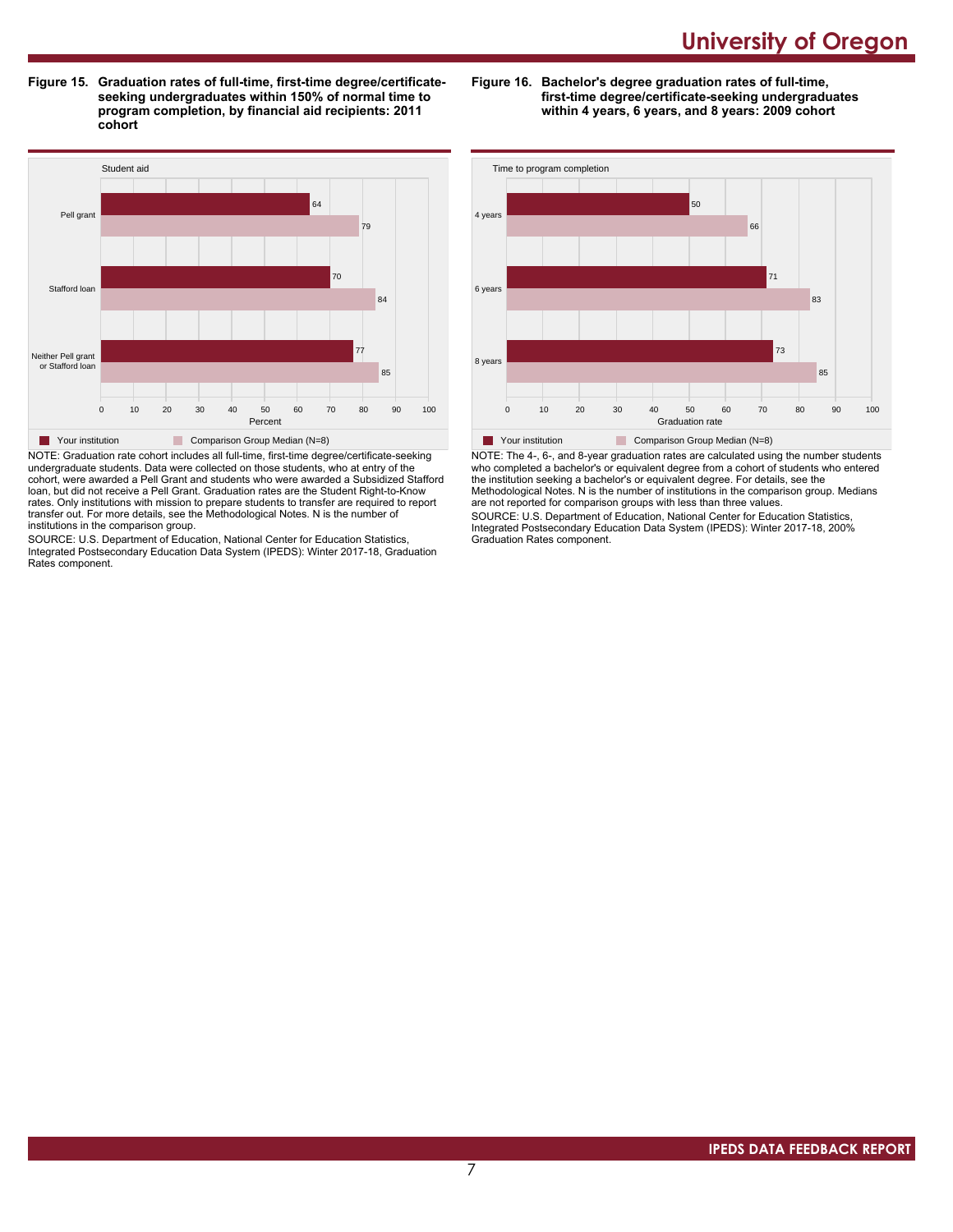**Figure 17. Award and enrollment rates of first-time, full-time, degree/certificate-seeking undergraduates after 8 years of entry, by Pell status, 2009-10 cohort**



NOTE: Award measures are based on the highest award received after 8 years of entry and enrollment measures are based on student who did not received an award after 8 years of entry. Student cohorts (i.e., First-time, full-time; First-time, part-time; Non-first-time, full-time; and Non-first-time, part-time) are degree/certificate-seeking undergraduate students who entered the institution between July 1, 2009-June 30, 2010. Pell recipients are students with demonstrated financial need. For more details, see the Methodological Notes. N is the number of institutions in the comparison group.

SOURCE: U.S. Department of Education, National Center for Education Statistics, Integrated Postsecondary Education Data System (IPEDS): Winter 2017-18, Outcome Measures component.

#### **Figure 18. Award and enrollment rates of first-time, part-time, degree/certificate-seeking undergraduates after 8 years of entry, by Pell status, 2009-10 cohort**



NOTE: Award measures are based on the highest award received after 8 years of entry and enrollment measures are based on student who did not received an award after 8 years of entry. Student cohorts (i.e., First-time, full-time; First-time, part-time; Non-first-time, full-time; and Non-first-time, part-time) are degree/certificate-seeking undergraduate students who entered the institution between July 1, 2009-June 30, 2010. Pell recipients are students with demonstrated financial need. For more details, see the Methodological Notes. N is the number of institutions in the comparison group.

SOURCE: U.S. Department of Education, National Center for Education Statistics, Integrated Postsecondary Education Data System (IPEDS): Winter 2017-18, Outcome Measures component.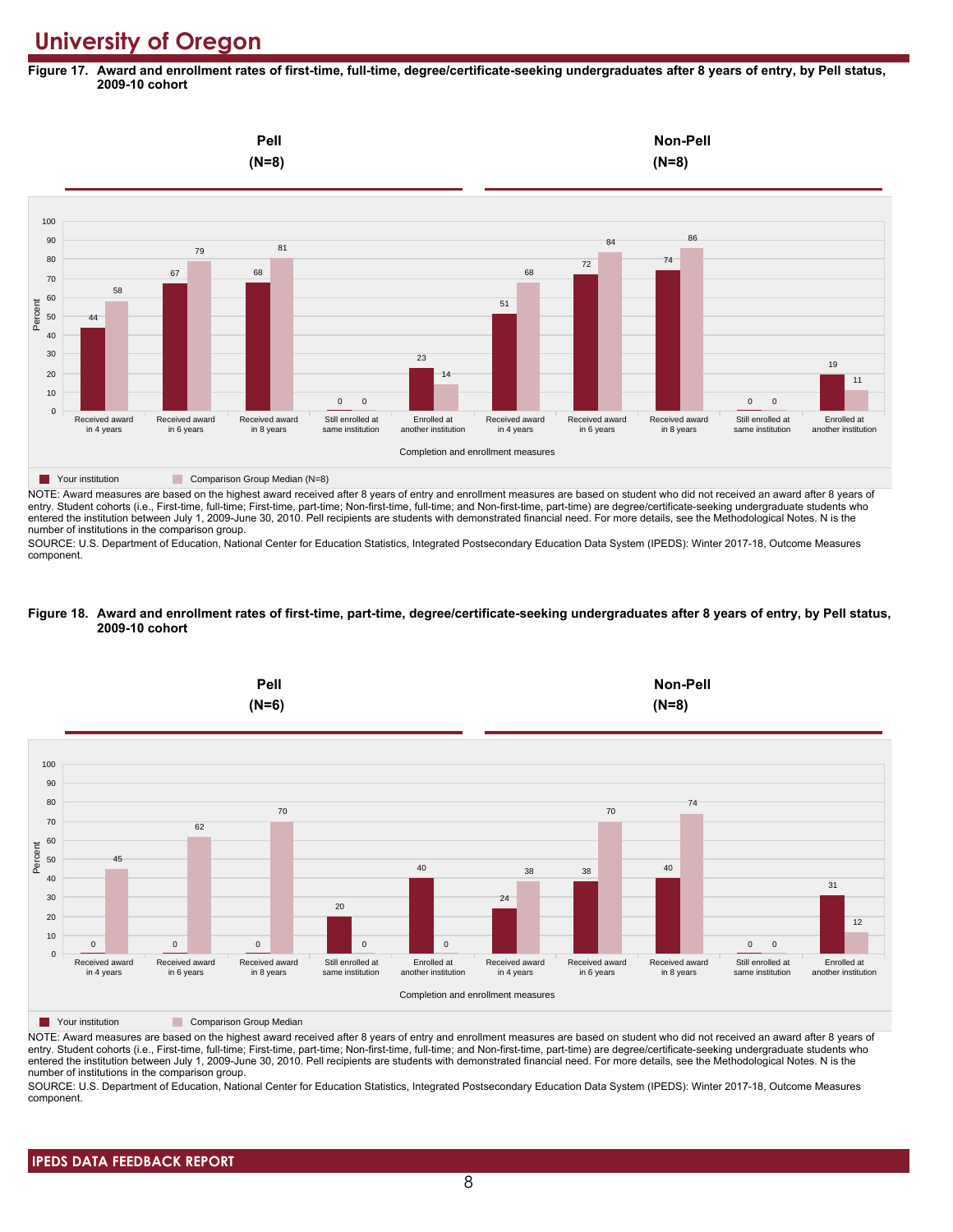#### **Figure 19. Award and enrollment rates of non-first-time, full-time, degree/certificate-seeking undergraduates after 8 years of entry, by Pell status, 2009-10 cohort**



entry. Student cohorts (i.e., First-time, full-time; First-time, part-time; Non-first-time, full-time; and Non-first-time, part-time) are degree/certificate-seeking undergraduate students who entered the institution between July 1, 2009-June 30, 2010. Pell recipients are students with demonstrated financial need. For more details, see the Methodological Notes. N is the number of institutions in the comparison group.

SOURCE: U.S. Department of Education, National Center for Education Statistics, Integrated Postsecondary Education Data System (IPEDS): Winter 2017-18, Outcome Measures component.

#### **Figure 20. Award and enrollment rates of non-first-time, part-time, degree/certificate-seeking undergraduates after 8 years of entry, by Pell status, 2009-10 cohort**



NOTE: Award measures are based on the highest award received after 8 years of entry and enrollment measures are based on student who did not received an award after 8 years of entry. Student cohorts (i.e., First-time, full-time; First-time, part-time; Non-first-time, full-time; and Non-first-time, part-time) are degree/certificate-seeking undergraduate students who entered the institution between July 1, 2009-June 30, 2010. Pell recipients are students with demonstrated financial need. For more details, see the Methodological Notes. N is the number of institutions in the comparison group.

SOURCE: U.S. Department of Education, National Center for Education Statistics, Integrated Postsecondary Education Data System (IPEDS): Winter 2017-18, Outcome Measures component.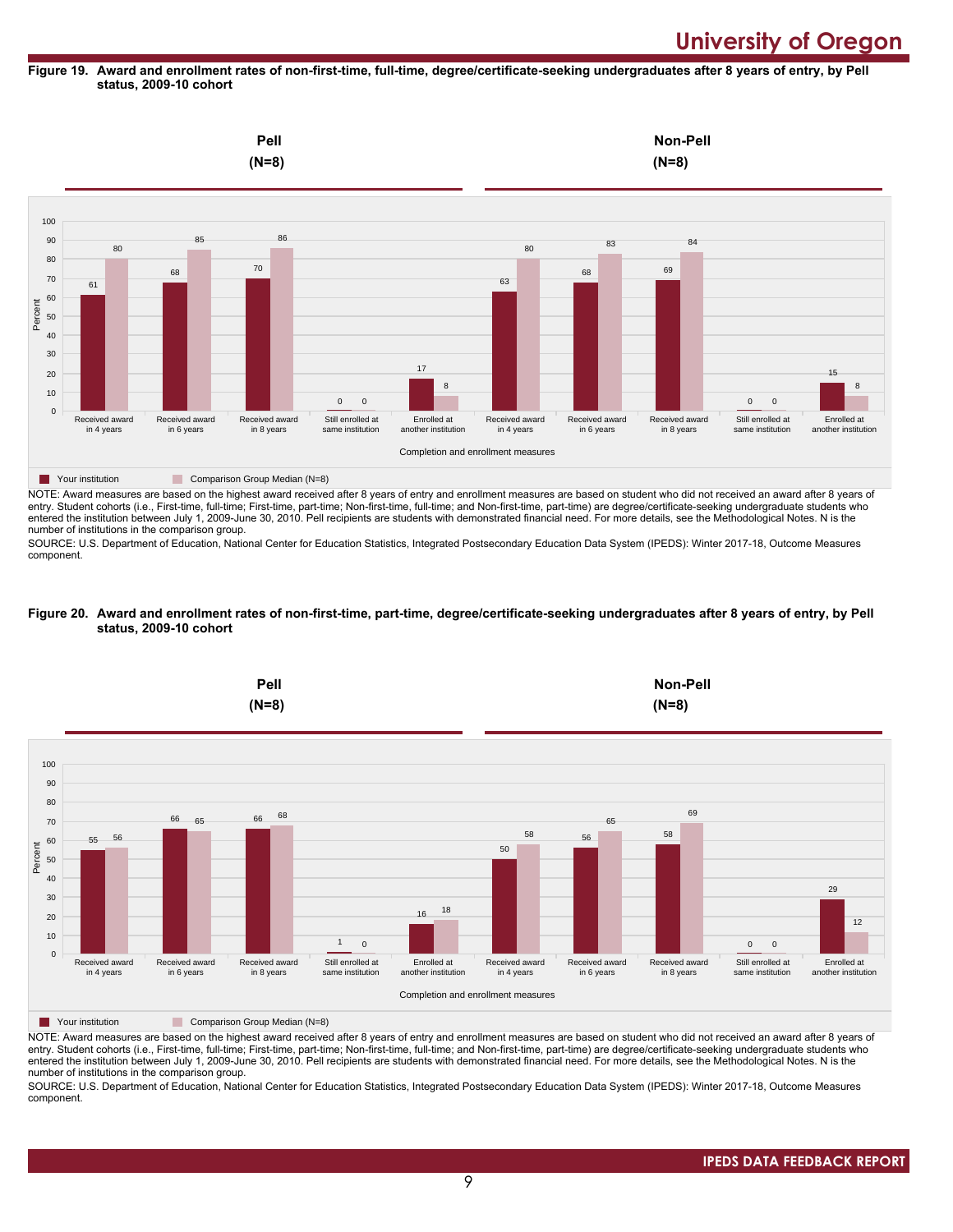**Figure 21. Percent distribution of core revenues, by source: Fiscal year 2017**



NOTE: The comparison group median is based on those members of the comparison group that report finance data using the same accounting standards as the comparison institution. For more information, see the Methodological Notes. N is the number of institutions in the comparison group.

SOURCE: U.S. Department of Education, National Center for Education Statistics, Integrated Postsecondary Education Data System (IPEDS): Spring 2018, Finance component.





NOTE: Expenses per full-time equivalent (FTE) enrollment, particularly instruction, may be inflated because finance data includes all core expenses while FTE reflects credit activity only. For details on calculating FTE enrollment and a detailed definition of core expenses, see the Methodological Notes. N is the number of institutions in the comparison group. SOURCE: U.S. Department of Education, National Center for Education Statistics, Integrated Postsecondary Education Data System (IPEDS): Fall 2017, 12-month Enrollment component and Spring 2018, Finance component.

#### **Figure 23. Full-time equivalent staff, by occupational category: Fall 2017**



NOTE: Graduate assistants are not included. For calculation details, see the Methodological Notes. N is the number of institutions in the comparison group. SOURCE: U.S. Department of Education, National Center for Education Statistics, Integrated Postsecondary Education Data System (IPEDS): Spring 2018, Human Resources component.

#### **Figure 24. Average salaries of full-time instructional non-medical staff equated to 9-months worked, by academic rank: Academic year 2017-18**



**The Your institution Comparison Group Median** 

NOTE: See Methodology Notes for more details on average salary. N is the number of institutions in the comparison group.

SOURCE: U.S. Department of Education, National Center for Education Statistics, Integrated Postsecondary Education Data System (IPEDS): Spring 2018, Human Resources component.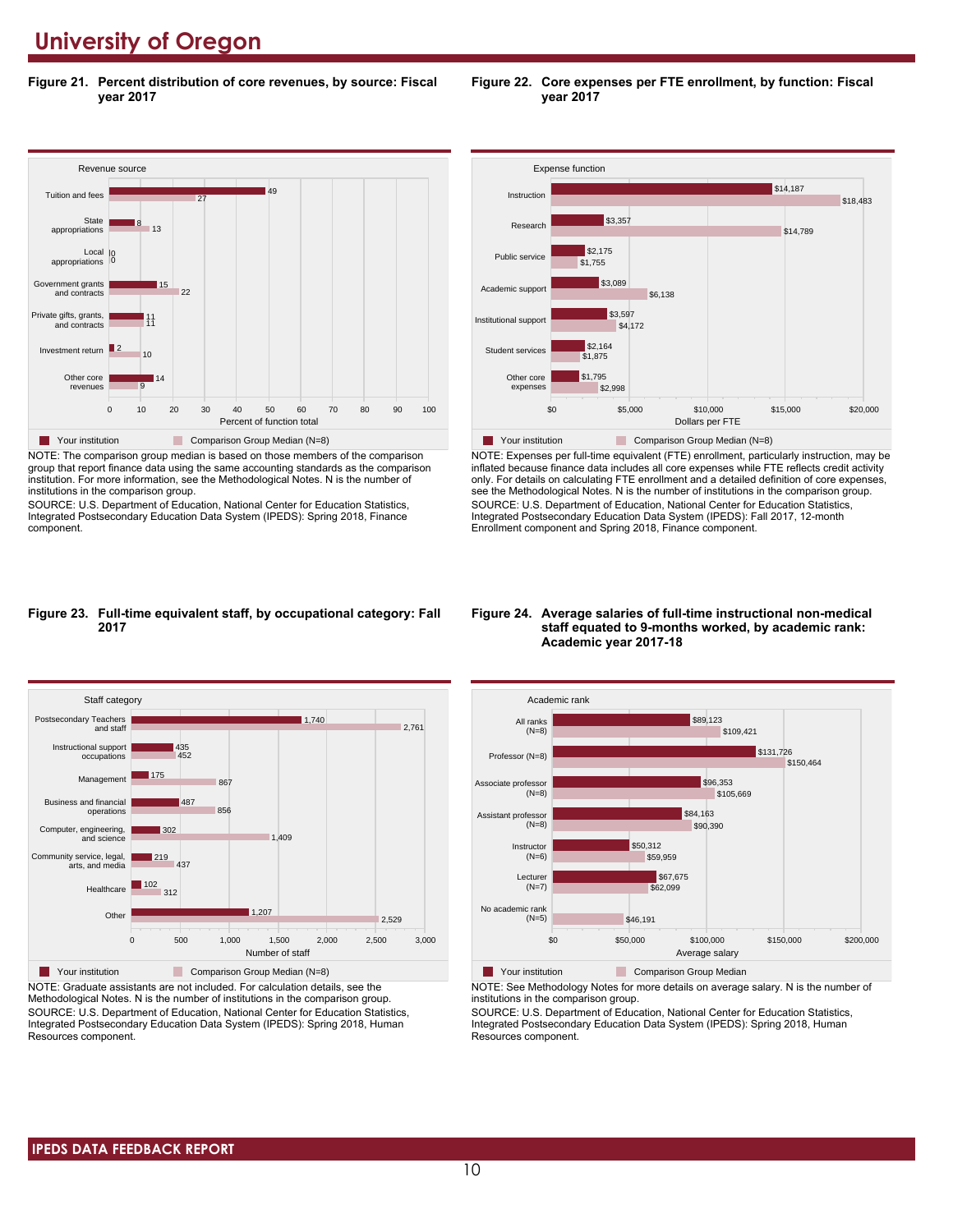**Figure 25. Percent distribution of library collection, by material type: Fiscal Year 2017**

**Figure 26. Percent distribution of library expenses, by function: Fiscal Year 2017**



SOURCE: U.S. Department of Education, National Center for Education Statistics, Integrated Postsecondary Education Data System (IPEDS): Spring 2018, Academic Libraries component.



SOURCE: U.S. Department of Education, National Center for Education Statistics, Integrated Postsecondary Education Data System (IPEDS): Spring 2018, Academic Libraries component.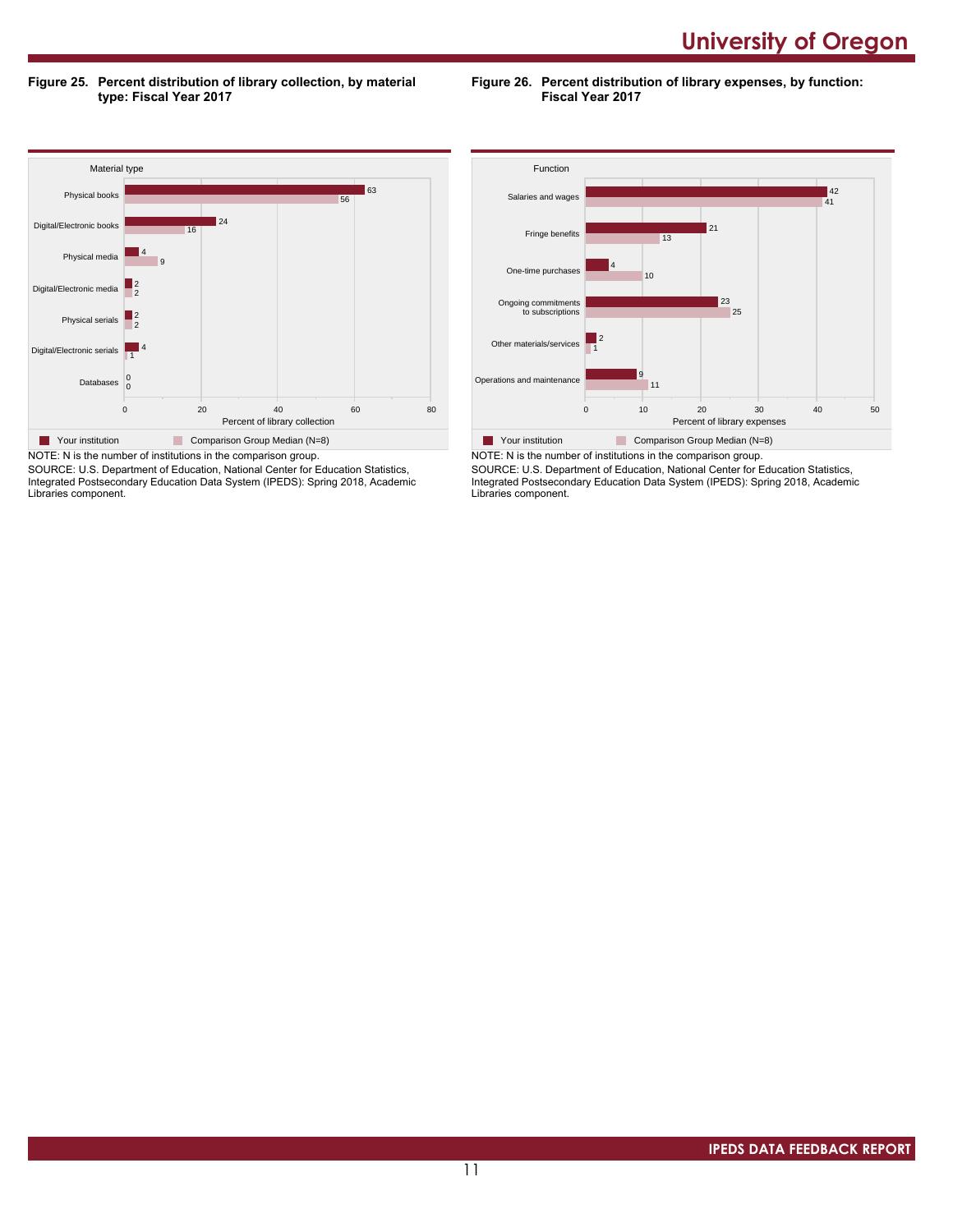# **METHODOLOGICAL NOTES**

# **Overview**

This report is based on data supplied by institutions to IPEDS during 2017-18 data collection year. Response rates exceeded 99% for most surveys. IPEDS First Look reports at <http://nces.ed.gov/pubsearch/getpubcats.asp?sid=010> provide some information on aggregate institutional responses.

# **Use of Median Values for Comparison Group**

This report compares your institution's data to the median value for the comparison group for each statistic shown in the figure. If more than one statistic is present in a figure, the median values are determined separately for each indicator or statistic. Medians are not displayed for comparison groups with fewer than three values. Where percentage distributions are presented, median values may not add to 100%. To access all the data used to create the figures included in this report, go to 'Use the Data' portal on the IPEDS website at this provided link (<http://nces.ed.gov/ipeds>).

# **Missing Statistics**

If a statistic is not reported for your institution, the omission indicates that the statistic is not relevant to your institution and the data were not collected. Not all notes may be applicable to your report.

# **Use of Imputed Data**

All IPEDS data are subject to imputation for total (institutional) and partial (item) nonresponse. If necessary, imputed values were used to prepare your report.

# **Data Confidentiality**

IPEDS data are not collected under a pledge of confidentiality.

# **Disaggregation of Data by Race/Ethnicity**

When applicable, some statistics are disaggregated by race/ethnicity. Data disaggregated by race/ethnicity have been reported using the 1997 Office of Management and Budget categories. Detailed information about the race/ethnicity categories can be found at <https://nces.ed.gov/ipeds/Section/Resources>.

# **Cohort Determination for Reporting Student Financial Aid, Graduation Rates, and Outcome Measures**

Student cohorts for reporting Student Financial Aid and Graduation Rates data are based on the reporting type of the institution. For institutions that report based on an academic year (those operating on standard academic terms), student counts and cohorts are based on fall term data. Student counts and cohorts for program reporters (those that do not operate on standard academic terms) are based on unduplicated counts of students enrolled during a full 12-month period.

Student cohorts for reporting Outcome Measures are based on a full-year cohort from July 1-June 30 for all degree-granting institutions.

# **DESCRIPTION OF STATISTICS USED IN THE FIGURES**

# **Admissions (only for non-open-admissions schools)**

#### *Admissions and Test Score Data*

Admissions and test score data are presented only for institutions that do not have an open admission policy, and apply to first-time, degree/certificate-seeking undergraduate students only. Applicants include only those students who fulfilled all requirements for consideration for admission and who were notified of one of the following actions: admission, non-admission, placement on a wait list, or application withdrawn (by applicant or institution). Admitted applicants (admissions) include wait-listed students who were subsequently offered admission. Early decision, early action, and students who began studies during the summer prior to the fall reporting period are included. For customized Data Feedback Reports, test scores are presented only if scores are required for admission.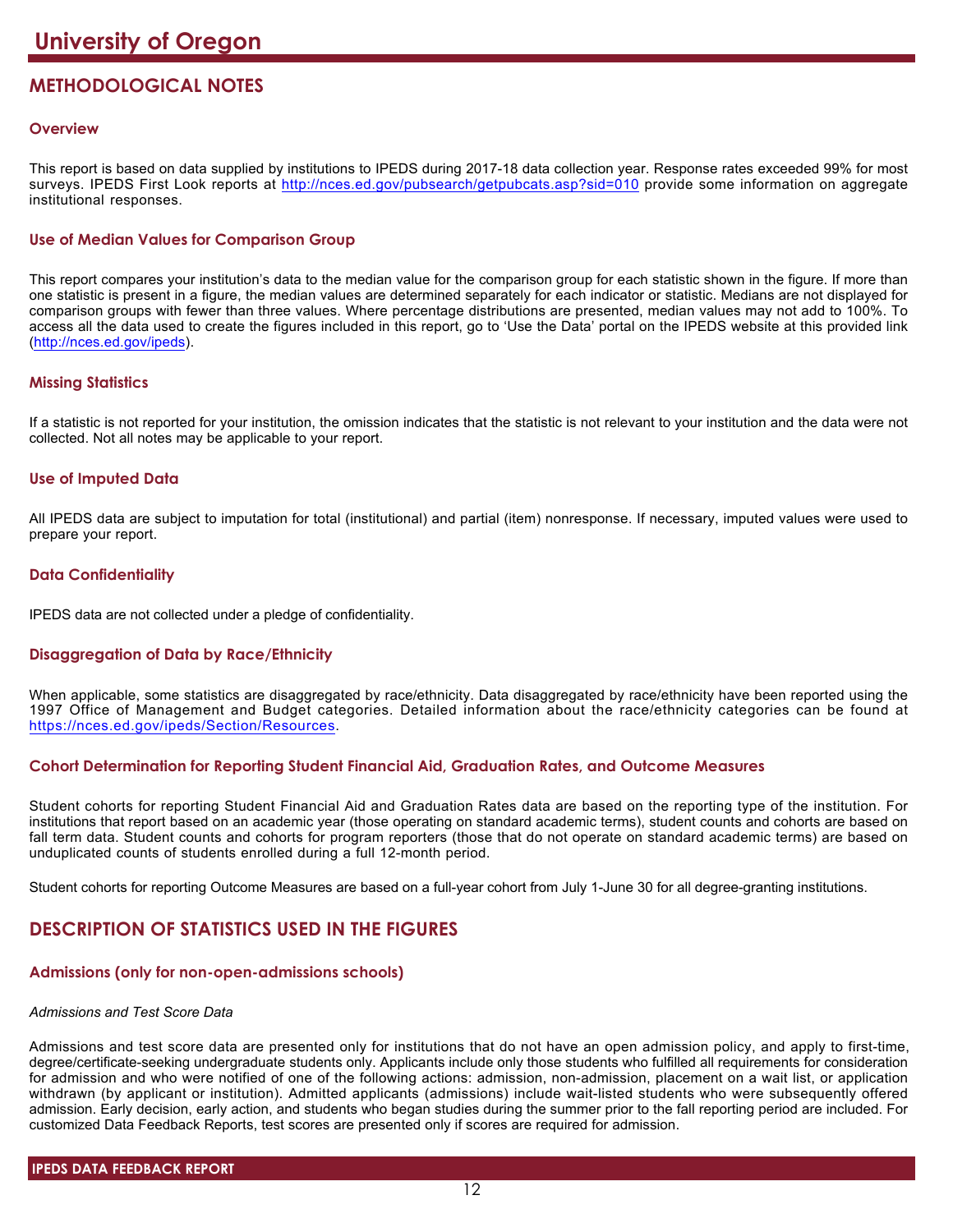### **Student Enrollment**

### *FTE Enrollment*

The full-time equivalent (FTE) enrollment used in this report is the sum of the institution's FTE undergraduate enrollment and FTE graduate enrollment (as calculated from or reported on the 12-month Enrollment component). Undergraduate and graduate FTE are estimated using 12-month instructional activity (credit and/or contact hours). See "Calculation of FTE Students (using instructional activity)" in the IPEDS Glossary at <https://surveys.nces.ed.gov/ipeds/VisGlossaryAll.aspx>.

### *Total Entering Undergraduate Students*

Total entering students are students at the undergraduate level, both full- and part-time, new to the institution in the fall term (or the prior summer term who returned in the fall). This includes all first-time undergraduate students, students transferring into the institution at the undergraduate level, and non-degree/certificate-seeking undergraduates entering in the fall. Only degree-granting, academic year reporting institutions provide total entering student data.

# **Charges and Net Price**

#### *Average Institutional Net Price*

Average net price is calculated for full-time, first-time degree/certificate-seeking undergraduates who were awarded grant or scholarship aid from the federal government, state/local government, or the institution anytime during the full aid year. For public institutions, this includes only students who paid the in-state or in-district tuition rate. Other sources of grant aid are excluded. Average net price is generated by subtracting the average amount of federal, state/local government, and institutional grant and scholarship aid from the total cost of attendance. Total cost of attendance is the sum of published tuition and required fees, books and supplies, and the average room and board and other expenses.

For the purpose of the IPEDS reporting, aid awarded refers to financial aid that was awarded to, and accepted by, a student. This amount may differ from the aid amount that is disbursed to a student.

# **Retention, Graduation Rates, and Outcome Measures**

#### *Retention Rates*

Retention rates are measures at which students persist in their educational program at an institution, expressed as a percentage. For fouryear institutions, this is the percentage of first-time bachelors (or equivalent) degree-seeking undergraduates from the previous fall who are again enrolled in the current fall. For all other institutions this is the percentage of first-time degree/certificate-seeking students from the previous fall who either re-enrolled or successfully completed their program by the current fall. The full-time retention rate is calculated using the percentage of full-time, first-time degree/certificate-seeking undergraduates, while the part-time rate is calculated using the percentage of part-time, first-time degree/certificate-seeking undergraduates.

### *Graduation Rates and Transfer-out Rate*

Graduation rates are those developed to satisfy the requirements of the Student Right-to-Know Act and Higher Education Act, as amended, and are defined as the total number of individuals from a given cohort of full-time, first-time degree/certificate-seeking undergraduates who completed a degree or certificate within a given percent of normal time to complete all requirements of the degree or certificate program; divided by the total number of students in the cohort of full-time, first-time degree/certificate-seeking undergraduates minus any allowable exclusions. Institutions are permitted to exclude from the cohort students who died or were totally and permanently disabled; those who left school to serve in the armed forces or were called up to active duty; those who left to serve with a foreign aid service of the federal government, such as the Peace Corps; and those who left to serve on an official church mission.

A further extension of the traditional Graduation Rates (GR) component which carries forward 100% and 150% graduation rates data previously reported in the GR component is the Graduation Rates 200% (GR200) component, which request information on any additional completers and exclusions from the cohort between 151% and 200% normal time for students to complete all requirements of their program of study.

Transfer-out rate is the total number of students from the cohort who are known to have transferred out of the reporting institution (without earning a degree/award) and subsequently re-enrolled at another institution within the same time period; divided by the same adjusted cohort (initial cohort minus allowable exclusions) as described above. Only institutions with a mission that includes providing substantial preparation for students to enroll in another eligible institution are required to report transfers out.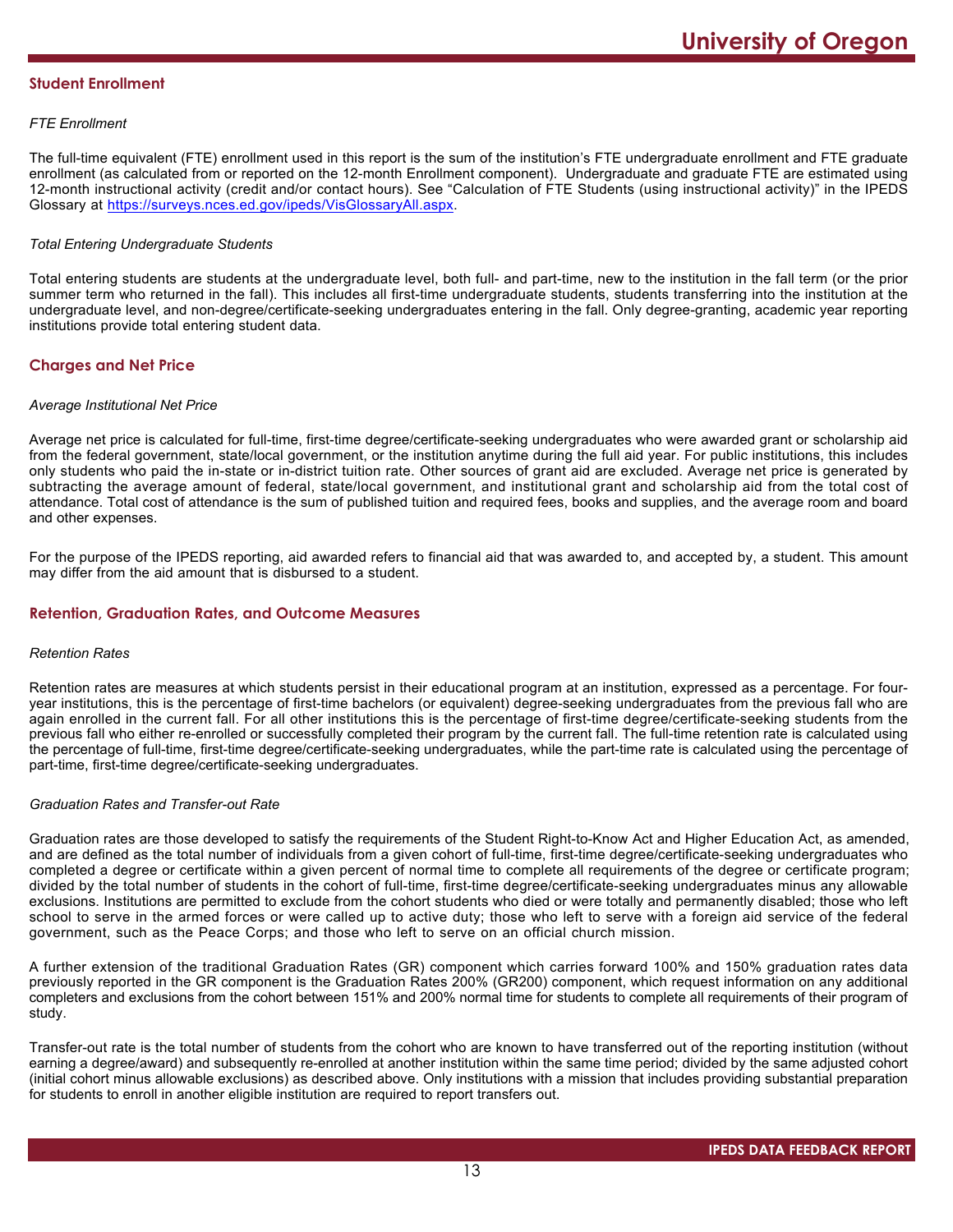### *Outcome Measures Data*

Alternative measures of student success are reported by degree-granting institutions to describe the outcomes of four degree/certificateseeking undergraduate student groups: Full-time, first-time (FTFT); Part-time, first-time (PTFT); Full-time, non-first-time (FTNFT); and Parttime, non-first-time (PTNFT). Additionally, each of the four cohorts collects data on two subcohorts: Pell grant recipients and non-Pell grant recipients. These measures provide the 4-year, 6-year, and 8-year award rates (or completions rates) after entering an institution. NCES calculates award rates by dividing a cohort's or subcohort's adjusted cohort into the number of total awards at 4-year, 6-year, and 8-year status points.

The initial cohort can be revised and take allowable exclusions resulting in an adjusted cohort. Institutions are permitted to exclude from the initial cohort the following: 1) students who died or were totally and permanently disabled; 2) those who left school to serve in the armed forces or were called up to active duty; 3) those who left to serve with a foreign aid service of the federal government, such as the Peace Corps; and 4) those who left to serve on an office church mission.

The highest award and the type of award (i.e., certificate, Associate's, or Bachelor's) are reported at each status point. For students who did not earn an undergraduate award after 8-years of entry, the enrollment statuses are reported as either still enrolled at the institution, or subsequently transferred out of the institution. Unlike the Graduation Rates data, all institutions must report on a full-year cohort (students entering July 1 of one year to June 30 to the next) and on their transfer out students, regardless if the institution has a mission that provides substantial transfer preparation.

### **Finance**

#### *Core Revenues*

Core revenues for public institutions reporting under GASB standards include tuition and fees; government (federal, state, and local) appropriations and operating and nonoperating grants/contracts; private gifts, grants, and contracts (private operating grants/contracts plus gifts and contributions from affiliated entities); sales and services of educational activities; investment income; other operating and nonoperating sources; and other revenues and additions (capital appropriations and grants and additions to permanent endowments). "Other core revenues" include federal appropriations, sales and services of educational activities, other operating and nonoperating sources, and other revenues and additions.

Core revenues for private, not-for-profit institutions (and a small number of public institutions) reporting under FASB standards include tuition and fees; government (federal, state, and local) appropriations and grants/contracts; private gifts, grants/contracts (including contributions from affiliated entities); investment return; sales and services of educational activities; and other sources (a generated category of total revenues minus the sum of core and noncore categories on the Finance component). "Other core revenues" include government (federal, state, and local) appropriations, sales and services of educational activities, and other sources.

Core revenues for private, for-profit institutions reporting under FASB standards include tuition and fees; government (federal, state, and local) appropriations and grants/contracts; private grants/ contracts; investment income; sales and services of educational activities; and other sources (a generated category of total revenues minus the sum of core and noncore categories on the Finance component). "Other core revenues" include government (federal, state, and local) appropriations and other sources.

At degree-granting institutions, core revenues exclude revenues from auxiliary enterprises (e.g., bookstores and dormitories), hospitals, and independent operations. Non-degree-granting institutions do no report revenue from auxiliary enterprises in a separate category, and thus may include these amounts in the core revenues from other sources.

#### *Core Expenses*

Core expenses include expenses for instruction, research, public service, academic support, institutional support, student services, grant aid/scholarships and fellowships (net of discounts and allowances), and other functional expenses (a generated category of total expense minus the sum of core and noncore functions on the Finance component). Expenses for operation and maintenance of plant, depreciation, and interest are allocated to each of the other functions. Core expenses at degree-granting institutions exclude expenses for auxiliary enterprises (e.g., bookstores and dormitories), hospitals, and independent operations. Non-degree-granting institutions do not report expenses for auxiliary enterprises in a separate category and thus may include these amounts in the core expenses as other expenses. "Other core expenses" is the sum of grant aid/scholarships and fellowships and other expenses.

#### *Endowment Assets*

Endowment assets, for public institutions under GASB standards, and private, not-for-profit institutions under FASB standards, include gross investments of endowment funds, term endowment funds, and funds functioning as endowment for the institution and any of its foundations and other affiliated organizations. Private, for-profit institutions under FASB do not hold or report endowment assets.